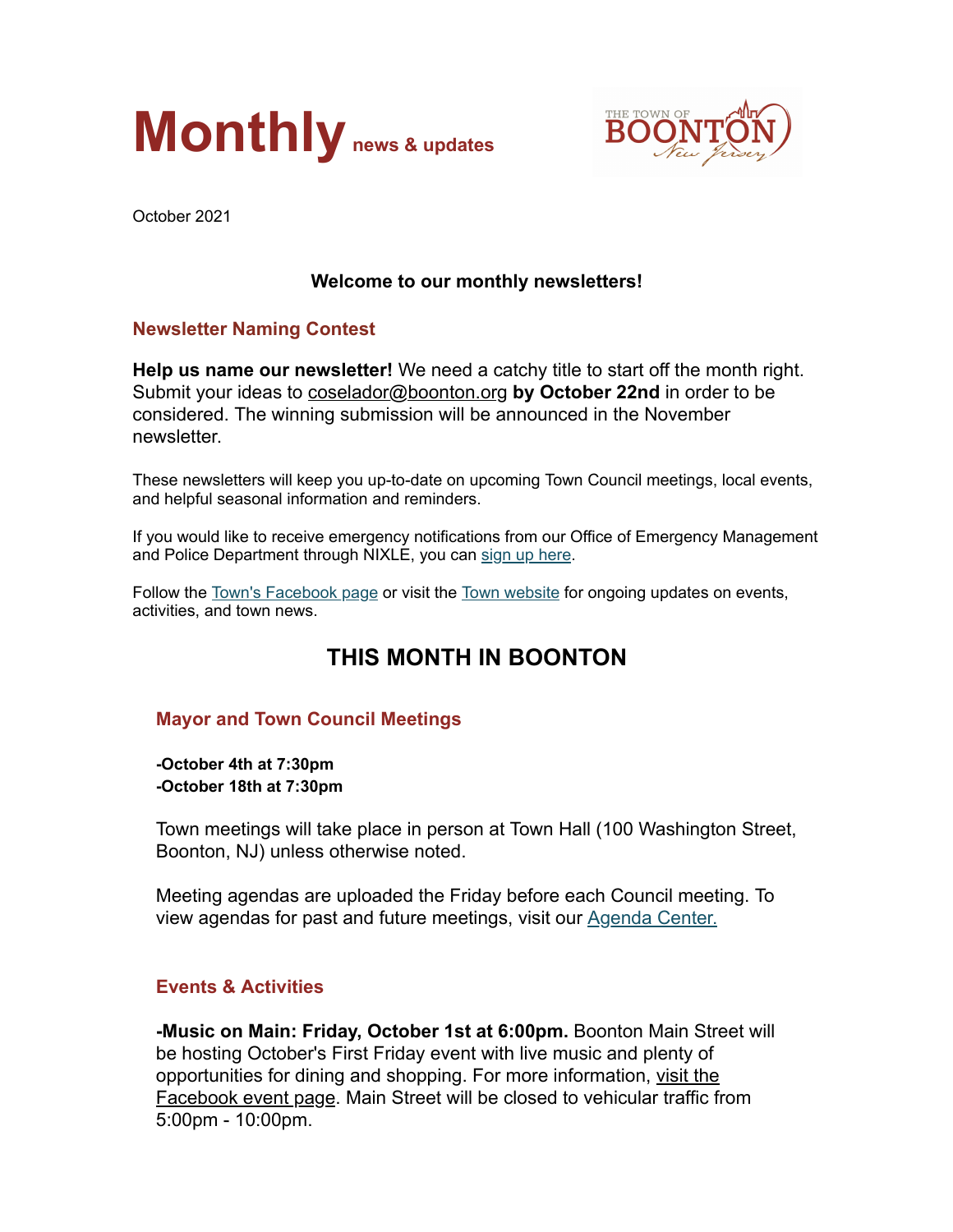**-Walk to School Day: Wednesday, October 6th, 2021.** Walk to school and stop by one of Boonton Parks & Recreation's stations along your route to pick up a healthy snack! Motorists, please be mindful of children crossing the road.

**-Free Flu Clinic: Tuesday, October 12th from 2:00pm - 5:00pm in the South Boonton Firehouse (located at the back of Town Hall).** Get your flu shot free of charge. To reserve a timeslot, call 973-402-9410 ext. 631 and leave a message with your name, phone number, and preferred time. You will be contacted to confirm your reservation shortly thereafter.

**-Trick or Treat Trail: Saturday, October 23rd from 6:00pm - 9:00pm in Grace Lord Park.** The Boonton Recreation, Police, and Fire Departments are partnering to bring you this sweet Halloween event. Walk along the trail of spooky displays and collect candy as you go. Find your way through our corn maze, and enjoy a seasonal movie in the park. The cost of admission is one bag of factory sealed candy per child. For more information, or to sign up to host a candy display, visit the [Boonton Recreation events page](https://www.boonton.org/446/Special-Events)**.**

**-Halloween House Decorating Contest: October 26th from 6:00pm-9:00pm.** First, second, third place, and "people's choice" to be awarded. Open to Town of Boonton residents. The contest will be sponsored and judged by Boonton Recreation. Participants should ensure that all lights, animations, and decorations are in place and activated between 6:00pm and 9:00pm on October 26th. [Register for the contest here](https://boonton.recdesk.com/Community/Home) **by October 24th**.

[View the Recreation Department's events page](https://www.boonton.org/446/Special-Events)

[View the Town's Calendar here.](https://www.boonton.org/calendar.aspx)

### **Seasonal Reminders**

**Hurricane Season:** We are currently in the midst of hurricane season. [Residual storms and wind can lead to power outages. Report power outages](https://www.firstenergycorp.com/outages_help/Report_Power_Outages.html) [to JCP&L here. Track the progress of outage repairs here. Follow the Office](https://www.facebook.com/Town-of-Boonton-OEM-102677125319113) of Emergency Management's Facebook page for the most current updates, advisories, and recommendations.

**Town Hall Closed Columbus Day:** Municipal Offices will be closed in observance of Columbus Day on Monday, October 11th. However, curbside garbage collection will take place as usual.

**Fall Leaf Pickup Schedule:** [View the 2021 Fall Leaf pickup schedule here.](https://www.boonton.org/152/Fall-Leaf-Pick-Up) Please remember to stick to the schedule and to only put leaves out to the curb at your street's appointed time.

**Halloween**: Halloween is around the corner. With COVID numbers on the rise, please be respectful and follow all DOH guidelines. Those who are sick should neither go trick-or-treating, nor give out candy. Wear a face mask if